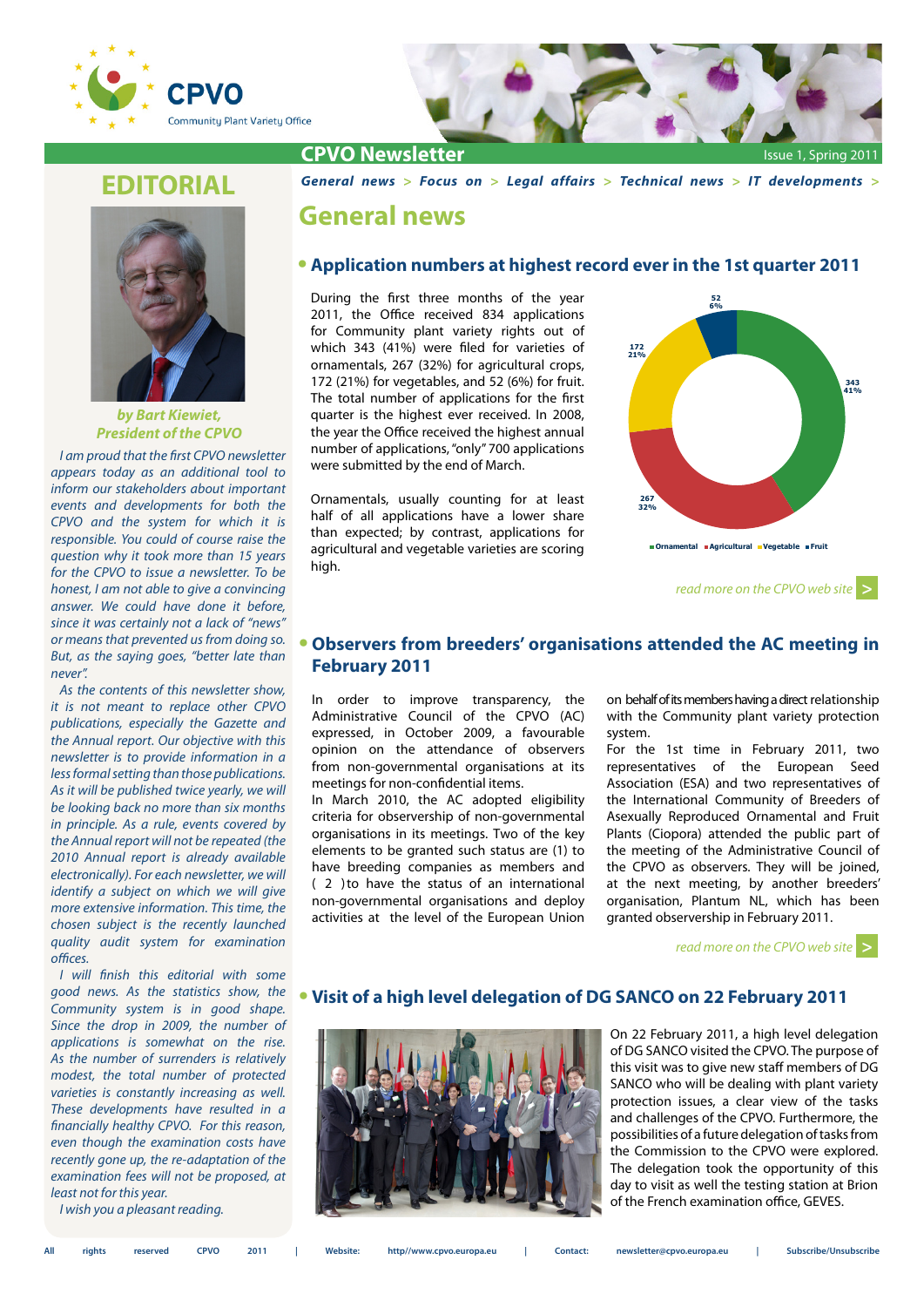### <span id="page-1-0"></span>**Focus on...**

#### **Quality audit system for examination offices**

*The Quality Audit Service is responsible for providing independent assurance on whether DUS examination work as the basis for the Community plant variety protection meets the expectations of the CPVO and its stakeholders.*

*Since the beginning of 2010, the CPVO runs a quality audit system that involves on-site visits at examination offices by an assessment team.* 

*During such quality audits, an office demonstrates its competence in relation to the entrusted DUS work against a set of Entrustment Requirements. These are the criteria established by the CPVO that are used as indicators for a high quality service delivered in the framework of a contractual agreement.*

*The assessments are performed by teams that have a maximum of autonomy and that report directly to the Administrative Council of the CPVO, which ultimately takes the entrustment decision.* 

*Audit teams consist of one or two technical experts, mostly from within the network of examination offices, and include the quality audit team leader employed by the CPVO. Arrangements for safeguarding the independence of judgement of these teams are laid down in the Entrustment Procedure Manual.*

*Until April 2011, a total of 13 audits have* 

*been conducted. In a triennial cycle, all 27 entrusted examination offices in the EU will have at least one on-site visit. Past visits lasted between one and three days.* 

*Depending on the number of trial sites and on the species within an office's scope of work, a sampling approach is adopted, with the aim to consider a representative cross section of the relevant activities. The countries covered so far include BE, CZ, DK, ES, HU, IT, NL, PL, PT and UK.* 

*Activities initiated in response to audit observations comprised various measures to enhance the transparency of technical operations, acquisition of equipment, enhancement of cooperation efforts and alike. In some cases, offices chose to discontinue part of their testing work, as collaboration with other offices appeared a more economical option compared to the efforts needed for aligning the work with the entrustment requirements.*

*Objectives throughout the remaining audit activities of this first cycle will be to maintain a diversified team of currently thirty technical experts participating in the audits, to provide evidence of consistent auditing approaches and, ultimately, to achieve noticeable improvements in areas that are subject to concerns expressed by stakeholders.* 

*Gerhard Schuon*

#### **• New contracts and remuneration scales for the DUS tests as from 1 January 2011**

In 2008, the CPVO decided, in agreement with the examination offices performing the DUS tests, to reconsider their level of remunerations every two years. The negotiation for these remunerations is based on the real costs involved in the performance of the tests. As the last review dated from 2008, a new cost calculation exercise was launched at the end of April 2010, based on the average costs per group of species in the last three years (2007 to 2009).

The novelty of this 2010 exercise is the change in the structure of the cost group in response to a request from the examination offices that was validated by the Administrative Council of the CPVO. In January 2010, the CPVO convened a working group comprising representatives of examination offices, breeders' associations and CPVO staff. The outcome of this working group is a new list of cost groups to better fit the working methods and cost allocations of the examination offices.

The examination offices sent their cost forms according to this new structure. To certify the reliability of the reported figures, a panel of six examination offices were audited by an independent company. The certified figures then set up a proposal for new scales of remunerations for the examination offices. This proposal shows an average increase of about 9 % compared to current remunerations. Nevertheless, in some instances, the proposed level is considerably under the current costs level.

This proposal was approved by all examination offices in October 2010 and the new designation agreements (contracts) have been signed for two years as from 1 January 2011.

**An important point to be noted**: the level of examination fees invoiced to the applicants to the CPV system will not be increased until further notice. The present examination rates remain unchanged.

#### **> Participation in international fairs**

The CPVO, together with the examination office of the country hosting the fairs (Naktuinbouw in the Netherlands, BSA in Germany and Geves in France), was present at several international trade fairs for plants in late 2010 and beginning of 2011 such as **Horti Fair** in the Netherlands (October 2010), **IPM** in Germany (January 2011) and **Salon du Vegetal** in France (February 2011). These fairs offer an excellent opportunity for the CPVO to promote the Community plant variety rights system, to meet its clients, to be informed on the latest developments in horticultural and plant breeding, and to enhance the close and efficient relationship with the examination offices performing the technical assessment of candidate varieties for Community plant variety rights.

#### **> The CPVO present at the EP together with 28 other European Agencies**

In February 2011, 29 European agencies took the opportunity of a plenary session of the European Parliament in Brussels to explain what they do, why they exist and how they impact on the lives of Europe's 500 million citizens by supporting and implementing EU policies identified by the EU institutions and its Member **States** 

The exhibition highlighted the value and relevance of the European agencies which provide information and advice, develop know-how and expertise, oversee operations and support policy making to the European Union, its Member States and citizens across a broad range of policy areas such as plant variety rights.

To get more details on this exhibition, consult the News section on the [CPVO](http://www.cpvo.europa.eu/main/en/home/news/conferences-and-special-events) [web site](http://www.cpvo.europa.eu/main/en/home/news/conferences-and-special-events) or see the [European Agencies](http://europa.eu/agencies/index_en.htm) [web page](http://europa.eu/agencies/index_en.htm) on the Europa web site.

#### **> Public opening of the CPVO premises**

In March 2011, the CPVO opened its doors for the 7th time to the public in the framework of 'Made in Angers'. The aim of this yearly event, organised since 2000 by the Angers' Tourist Information Center, is to promote the skills of participant businesses and craftsmen. The CPVO welcomed about 50 visitors, who showed a great interest in the activities of the Office as well as in the visit of the building, of which some outside and inner parts are classified by the Historical Monuments.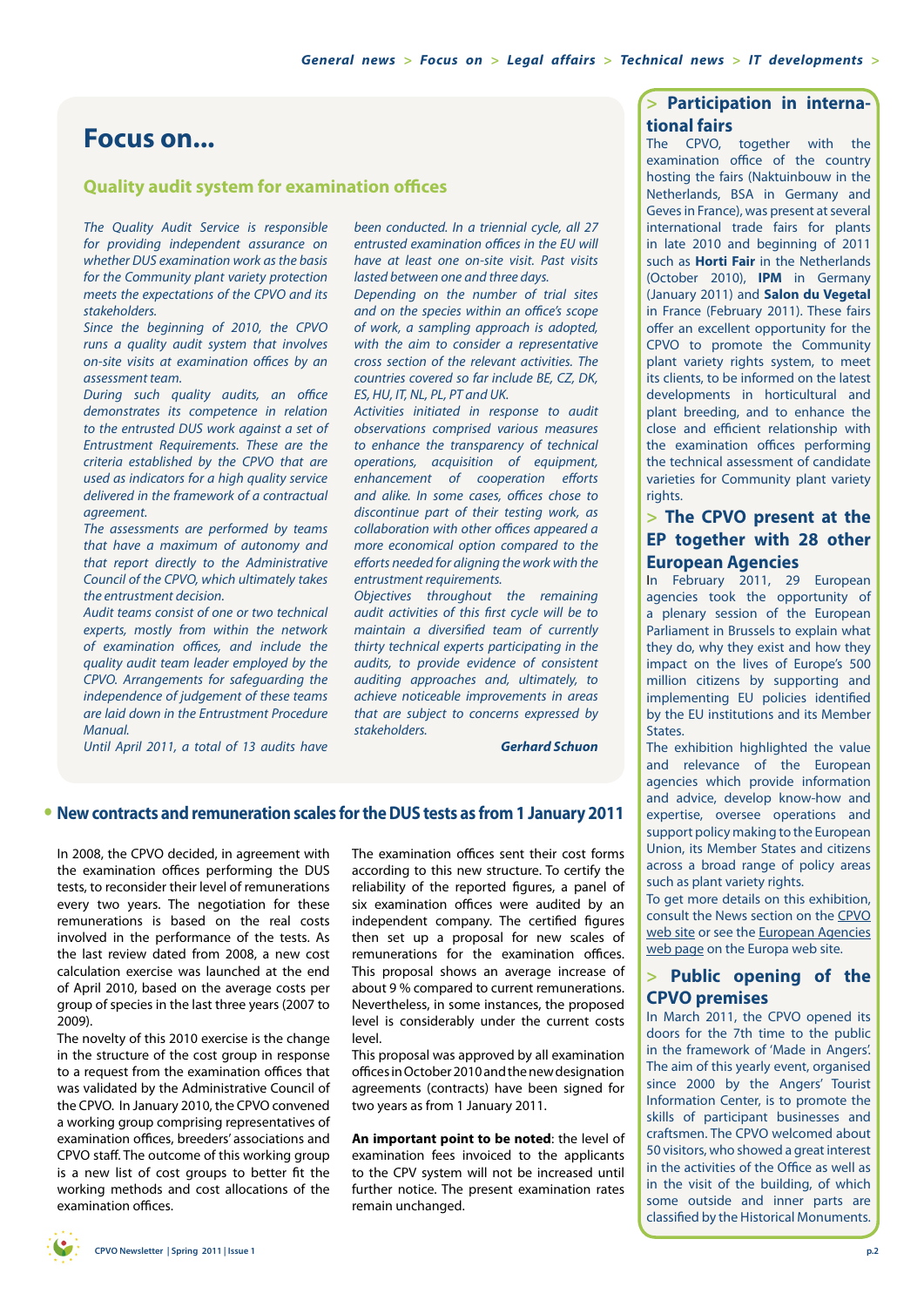#### **• Evaluation of activities and functioning of the CPVO**

The CPVO's financial regulation (Article 25(5)) and its implementing rules (Article 13(2)(b)) require a regular ex-post assessment of the activities of the Office, at least every six years.

The Office had already organized assessments of this type in the past: in 2001, the company Deloitte & Touche published the evaluation of the first five years of activities of the Office, and in 2005, a customer satisfaction survey, conducted by the French company IPSOS, showed a very positive feedback from the users of the services provided by the CPVO.

In 2009, a steering group composed of representatives of the major stakeholders of the Community plant variety rights system, designed the scope for a new evaluation.

The purpose of this evaluation was to assess the effectiveness and efficiency of the CPVO activities and its functioning. The evaluation covered three topics:

• core activities involved in the Community Plant Variety Rights granting process;

• CPVO secondary activities which include assistance in the exercise of plant variety rights as well as policy guidance provided;

• CPVO communication and relations with the stakeholders.

After a call for tender, the firm Ernst & Young was selected to perform the evaluation.

In September 2010, the final report of the "Evaluation of activities and functioning of the Community Plant Variety Office" was delivered to the President of the CPVO and is now available to its stakeholders on the CPVO web site.

The Office is pleased with the overall positive tone of the report and is currently studying the actions to be taken following the recommendations of the Evaluator.

*[read more on the CPVO web site](http://www.cpvo.europa.eu/main/en/home/documents-and-publications/evaluation-reports)* **[>](http://www.cpvo.europa.eu/main/en/home/documents-and-publications/evaluation-reports)**

#### **• Protocol with Naktuinbouw in respect of test reports of** *Phalaenopsis*  **and** *Doritaenopsis* **varieties tested in Taiwan**

Applicants for Community plant variety rights Naktuinbouw will re-grow the variety and will benefit from closer co-operation between the Dutch examination office "Naktuinbouw" and the Taiwanese examination office.

According to the Protocol concluded between the CPVO and Naktuinbouw in March 2011, a plant variety of Phalaenopsis or Doritaenopsis already underwent an official technical examination by the Taiwanese examination office, Naktuinbouw will take these DUS examination in Taiwan has started after 1 examination results gained at Naktuinbouw. January 2010.

produce a variety description under Dutch conditions. This means a substantial reduction in fees for applicants for Community plant variety rights for Phalaenopsis and Doritaenopsis varieties covered by this agreement: instead of 1 160€ for a complete technical examination, applicants will now only have to pay 750€ for the preparation of the variety description under Dutch conditions.

examination results on Distinctness, Uniformity Likewise, the Taiwanese plant variety rights and Stability (DUS) into account provided the authorities give consideration to DUS

*[read more on the CPVO web site](http://www.cpvo.europa.eu/main/en/home/news/technical-announcements/170-protocol-signed-with-naktuinbouw)* **[>](http://www.cpvo.europa.eu/main/en/home/news/technical-announcements/170-protocol-signed-with-naktuinbouw)**



### *Forthcoming events*

#### **> 25 May 2011 Enforcement seminar Hamburg, Germany**

The CPVO is organising a seminar on the enforcement of Plant Variety Rights in Hamburg on 25 May 2011. This regional seminar aims at sharing information and experience relating to the enforcement of PVR in Germany and its neighbouring countries, in particular the Scandinavian and Baltic states.

*[read more on the CPVO web site](http://www.cpvo.europa.eu/main/en/home/news/conferences-and-special-events)*  **[>](http://www.cpvo.europa.eu/main/en/home/news/conferences-and-special-events)** *(online registration and programme)*

#### **> 15 June 2011 Fruit open day Avignon, France**

GEVES, INRA and CPVO are jointly organising a fruit open day in the INRA GAFL research unit at Avignon on 15 June 2011. This open day is aimed at breeders, their representatives and examination offices in charge of fruit DUS testing in the European Union. It will allow an exchange of views on essential aspects relating to fruit DUS testing.

*[read more on the CPVO web site](http://www.cpvo.europa.eu/main/en/home/news/conferences-and-special-events)* **[>](http://www.cpvo.europa.eu/main/en/home/documents-and-publications/evaluation-reports)**

#### **> 23 June 2011 Seminar "The impact of 15 years of CPVO activities" Angers, France**

At the occasion of the retirement of its first President, Mr. Bart Kiewiet, the CPVO will organise a seminar on "the impact of 15 years of activities of the CPVO" on 23 June 2011 in Angers. The European Commission, the Hungarian presidency of the EU, the EU Member States and key personalities in the field of plant variety protection and in the field of the creation and use of new varieties as well as regional and local authorities will confirm the performance of the Community plant variety protection system managed by the CPVO since 1995.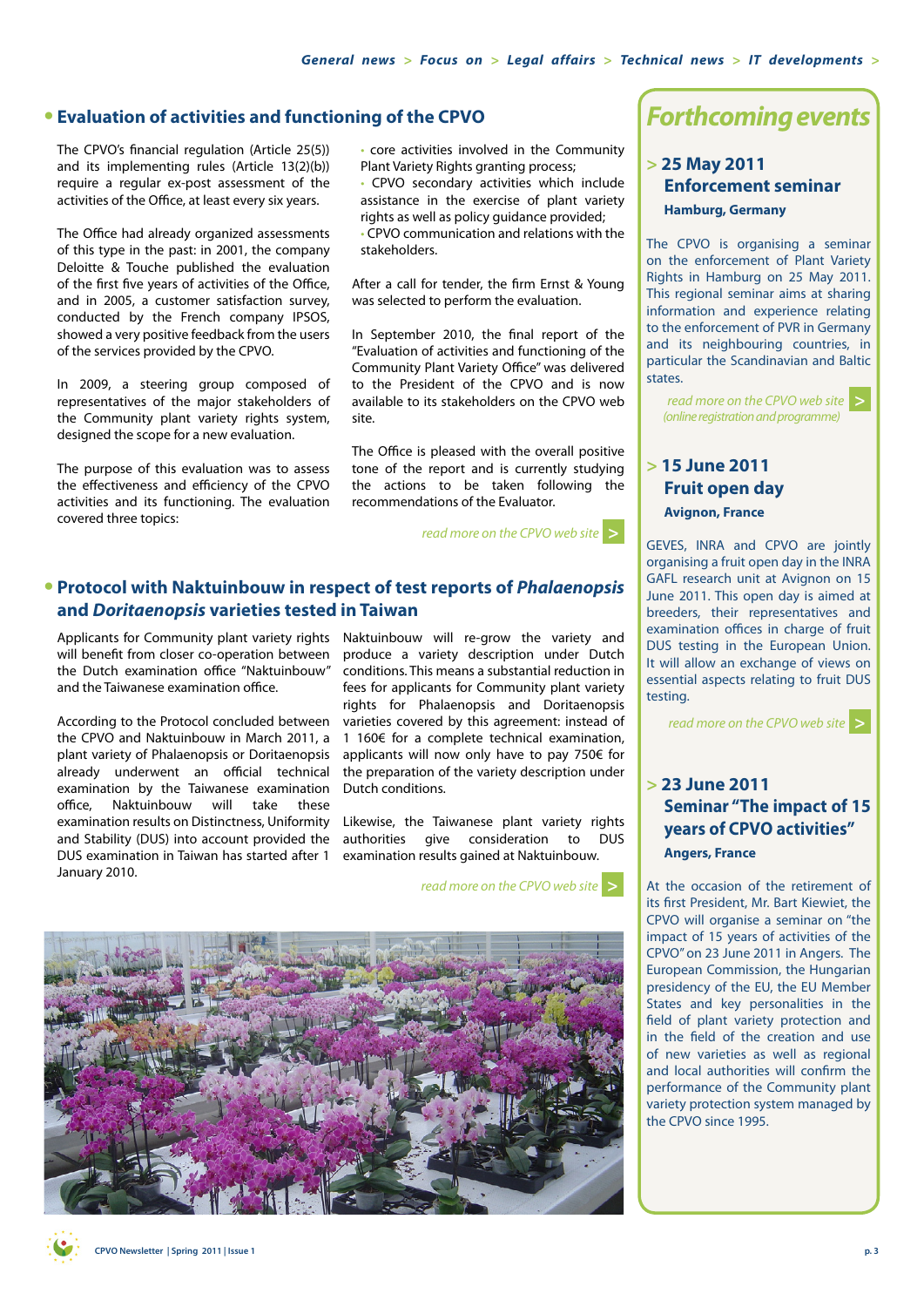# <span id="page-3-0"></span>**Legal affairs**

#### **Public access to CPVO documents**

The Office has always had a policy of transparency, providing breeders and the public with access to documents whilst at the same time, safeguarding interests where confidentiality must be taken into account. In 2010, the Office received 63 requests for documents. In 29 cases, the request was partly refused since the documents requested included confidential technical information or information of commercial interest. All requests received in 2010 related to documents kept in the files concerning applications for Community plant variety rights. Information on these rules and the form to be used when requesting access to a document are available on the [CPVO web site.](http://www.cpvo.fr/main/en/home/documents-and-publications/access-to-documents)

# *Agenda*

#### **Experts meetings**

#### **> Fruit species**

- 16-17 June 2011 Avignon, France **> Ornamental species**
- 5-6 October 2011 Angers, France **> Agricultural species**
- 13-14 October 2011 Angers, France **> Vegetable species**
- 29-30 November 2011 Angers, France

#### **• The Board of Appeal of the CPVO: state of affairs**



Since 1996, 109 appeals against decisions of the CPVO have been lodged with the Board of Appeal and published in the Official Gazette of the CPVO. 63 % of the appeal cases concern ornamentals.

End March 2011, the CPVO has rectified 40 % of the contested decisions of the CPVO subject to appeal. The Board of Appeal has reached 49 decisions among which seven have been further appealed, in the first instance, to the General Court. Ultimately, two appeals against the decisions of the General Court have been lodged to the Court of Justice. At the moment, nine appeal cases are ongoing before the Board of Appeal.

*[read more on the CPVO web site](http://www.cpvo.europa.eu/main/en/home/community-plant-variety-rights/board-of-appeal)* **[>](http://www.cpvo.europa.eu/main/en/home/community-plant-variety-rights/board-of-appeal)**

#### **• The CPVO Case Law database**

In order to facilitate access to case law from EU Member States and deciding bodies on Plant Variety Right issues, the CPVO created on 1 February 2007 its Plant Variety Rights case law database. This database consists of a compilation of cases combined with a search tool. Those cases are provided to the CPVO by so-called 'contributors' appointed in each Member State.

At the moment, the database contains around 150 cases from Members States but also from the Court of Justice of the European Union (General Court and Court of Justice), from the European Patent Office (EPO) and all the decisions taken by the Board of Appeal of the CPVO.

The database provides summaries of case law exclusively in English. It also provides the full text judgments in their original language. The documents supplied are not the official version of the decisions taken by jurisdictions within the EU (for the official texts, please directly consult the organisation which officially has taken the decision concerned).

This database is a growing system where data have- and will continue to - regularly be added. To access the CPVO database, please go to the [CPVO web site.](http://cpvoextranet.cpvo.europa.eu/WD150AWP/WD150AWP.exe/CONNECT/PVRCaseLaw)

#### **> 21 new qualified members of the Board of Appeal of the CPVO have been appointed for the period 2011-2016**

In order to deal with appeal cases, the chairman of the Board of Appeal shall select from a list of qualified members adopted every 5 years by the Administrative Council of the CPVO and composed of agronomists and legal advisors, two members who will act as "rapporteur" and as further member for the appeal procedures. On 22 July 2010, the CPVO published a call for expression of interest to renew the posts of members of its Board of Appeal which were due to expire on 22 February 2011. The Office received 51 applications among which a list of 21 candidates (composed of 10 agronomists and 11 lawyers) was submitted to the Administrative Council of the CPVO which adopted it on 16 February 2011. The list of the qualified members is available on the [CPVO web site](http://www.cpvo.europa.eu/main/en/home/community-plant-variety-rights/board-of-appeal).

#### **> Case T-135/08: apple variety "Gala Schnitzer"**

On 13 September 2010, the General Court annulled a decision of the Board of Appeal of the CPVO and thereby concurred with the Office's view that the Office has discretion to allow a second sample of plant material in the application procedure. The judgment of the General Court was appealed to the Court of Justice in November 2010 and a final decision can be expected in 2012. A detailed summary and the full text of the judgment can be found on the [CPVO database on PVR case law](http://cpvoextranet.cpvo.europa.eu/WD150AWP/WD150AWP.exe/CONNECT/PVRCaseLaw).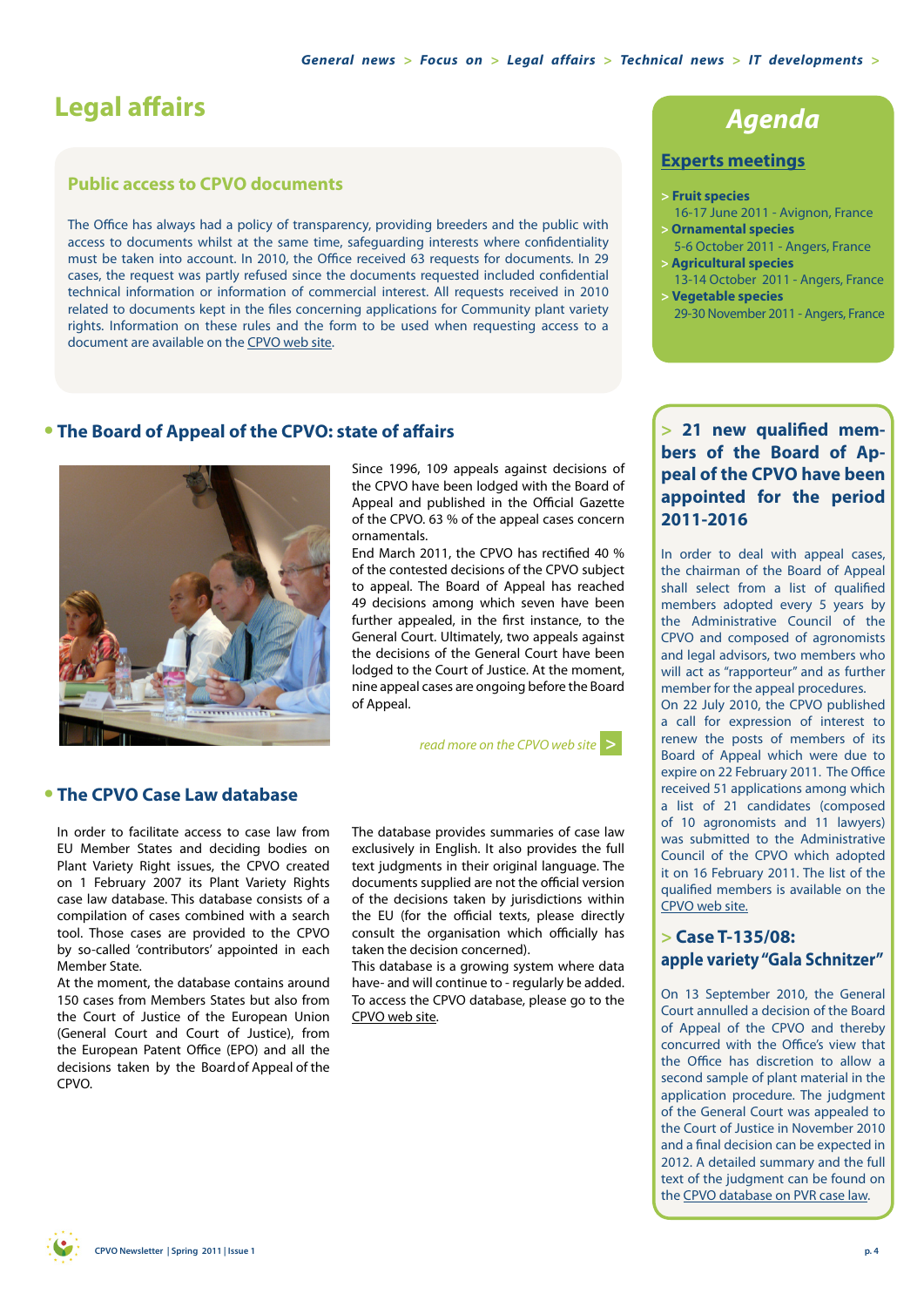## <span id="page-4-0"></span>**Technical news**

#### **• New technical protocols (TP's) in force**

The Administrative Council of the CPVO has recently adopted new or revised technical protocols and associated technical questionnaires in the agricultural and vegetable sectors: Asparagus, Cabbage, Lettuce, Triticale, Wheat (revisions), and Curly Kale and Dill (new technical protocols). This brings the total number of technical protocols to 15 for agricultural, 26 for fruit, 45 for vegetable and 57 for ornamental crops. When filing an application for Community plant variety rights, applicants are requested to always use the latest form of the technical questionnaires which can be downloaded from the [Technical Protocols page](http://www.cpvo.europa.eu/main/en/home/technical-examinations/technical-protocols) or the [Technical Questionnaires page](http://www.cpvo.europa.eu/main/en/home/filing-an-application/online-forms/technical-questionnaires) on the CPVO web site.

#### **• Cooperation in denomination testing**

In February 2010, a new project of co-operation on denomination testing between the Member States and the CPVO was launched with the aim to reach a greater harmonisation of decisions as to the suitability of proposals for variety denominations in national plant variety rights, national listing procedures and at the level of the CPVO.

EU national authorities have today the possibility to ask for CPVO advice online as to the acceptability of their new denomination's proposal.

In 2010, more than 2 300 cases of advice were issued and some major EU countries used the system on a regular basis as illustrated in the chart below.

One year following the launch of the project, the CPVO is planning a meeting on 11 May 2011 in Brussels, in order to have a broad exchange of views with all stakeholders on the interpretation of the rules for suitability of variety denominations. Members States, breeders associations and the European Commission have been invited to this meeting.

*[read more in the 2010 Annual report](http://www.cpvo.europa.eu/main/en/home/documents-and-publications/annual-reports)* **>**



#### **• Research & Developments projects update**

In 2002, the Administrative Council of the CPVO decided to establish conditions and to adopt rules regarding the contribution from the CPVO to the financing of R&D projects considered to be relevant for the improvement of the quality and performance of DUS tests. At the moment, two projects are in progress and another two are in the follow up phase.

**Management of peach tree reference collections**: This project between the four project partners (ES, FR, HU, IT) began in the spring of 2008. The R & D is due to be concluded in the initial months of 2011 and a final report will be presented to the CPVO by the project coordinator (GEVES) in June 2011.

**A potential UPOV option 2 approach for barley high density SNP genotyping:** This project was presented by NIAB from the UK and the grant agreement was signed by the end of 2010. The project will start at the beginning of 2011 and is expected to take 12 months.

**European collection of rose varieties**: This project was finalised in 2006. As a follow up of this project, the CPVO is analyzing the different options to keep a DNA sample from the original plant material submitted for technical examination as well as the access to such samples, namely for management of reference collections, monitoring and enforcement purposes.

## *Good Bye to...*



*Ton Kwakkenbos*, one of the 'pioneers' of the Office, who shared his expertise in the ornamental field during more than 13 years and ended his work at the CPVO in March 2010.



*Eugenio Maiorini*, who joined the CPVO staff in 1999 and was one of the pillars of the Registry. He left the Office at the end of 2010.

Both were highly appreciated by all of us in the Office and we wish our colleagues every success in their new life.

### *Welcome to...*

*Laetitia Denécheau*, who followed in Ton's footsteps in September 2010.



*"I joined the CPVO as technical expert in the ornamental section, after working for 5½ years in the DUS department of the French examination office.* 

*For me, this professional opportunity is the occasion to put my technical knowledge to the service of the European Union, to answer and to help our clients daily as best I can and to participate actively in the harmonization of the methods and the protocols between the examination offices and within the UPOV world, keeping in mind the reality of the field...*

*I also appreciate the hospitality of my colleagues in this multicultural atmosphere and I will make the most of all the contacts and the meetings I will have in my new activities. In a nutshell, I am very happy to be a new member of the CPVO staff!"* 

**Construction of an integrated microsatellite and key morphological characteristic database of potato varieties in the EU common catalogue**: This project started in April 2006. The final report was received in spring 2008. Several conference calls were organized in 2010 with the project partners and ESA in order to agree upon the follow up of the project results and their implementation in the DUS test.

*[read more in the 2010 Annual report](http://www.cpvo.europa.eu/main/en/home/documents-and-publications/annual-reports)* **>**